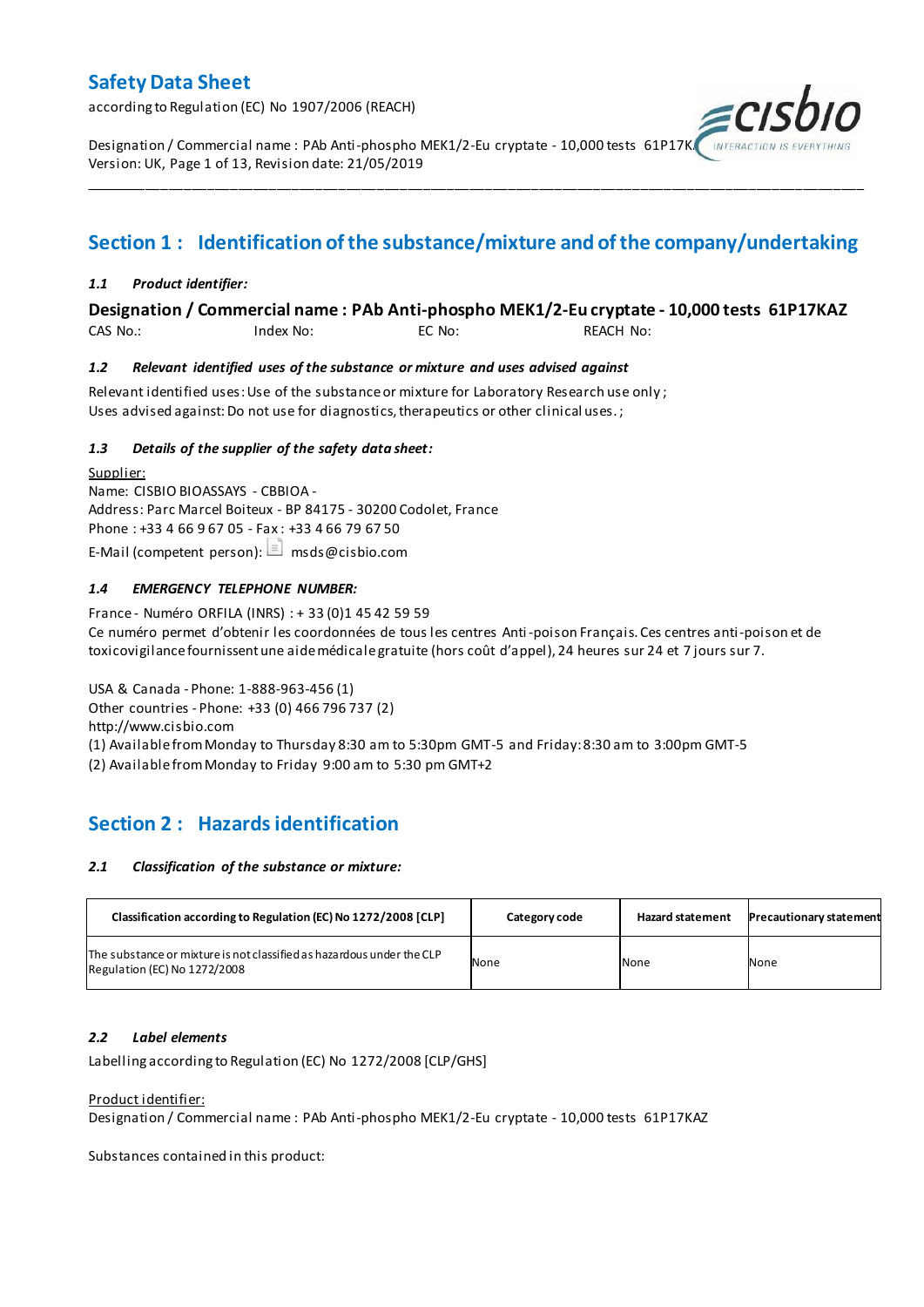according to Regulation (EC) No 1907/2006 (REACH)

Designation / Commercial name : PAb Anti-phospho MEK1/2-Eu cryptate - 10,000 tests 61P17K. INTERACTION IS EVI Version: UK, Page 2 of 13, Revision date: 21/05/2019



Hazard pictograms

Signal word:

Hazard and precautionary statements:

#### *2.3 Other hazards*

The mixture does not contain substances classified as 'Substances of Very High Concern' (SVHC) >= 0.1% published by the European CHemicals Agency (ECHA) under article 57 of REACH. The mixture satisfies neither the PBT nor the vPvB criteria for mixtures in accordance with annexe XIII of the REACH regulations EC 1907/2006. ; Adverse human health effects and symptoms:

\_\_\_\_\_\_\_\_\_\_\_\_\_\_\_\_\_\_\_\_\_\_\_\_\_\_\_\_\_\_\_\_\_\_\_\_\_\_\_\_\_\_\_\_\_\_\_\_\_\_\_\_\_\_\_\_\_\_\_\_\_\_\_\_\_\_\_\_\_\_\_\_\_\_\_\_\_\_\_\_\_\_\_\_\_\_\_\_\_\_\_\_\_\_\_\_\_\_\_\_\_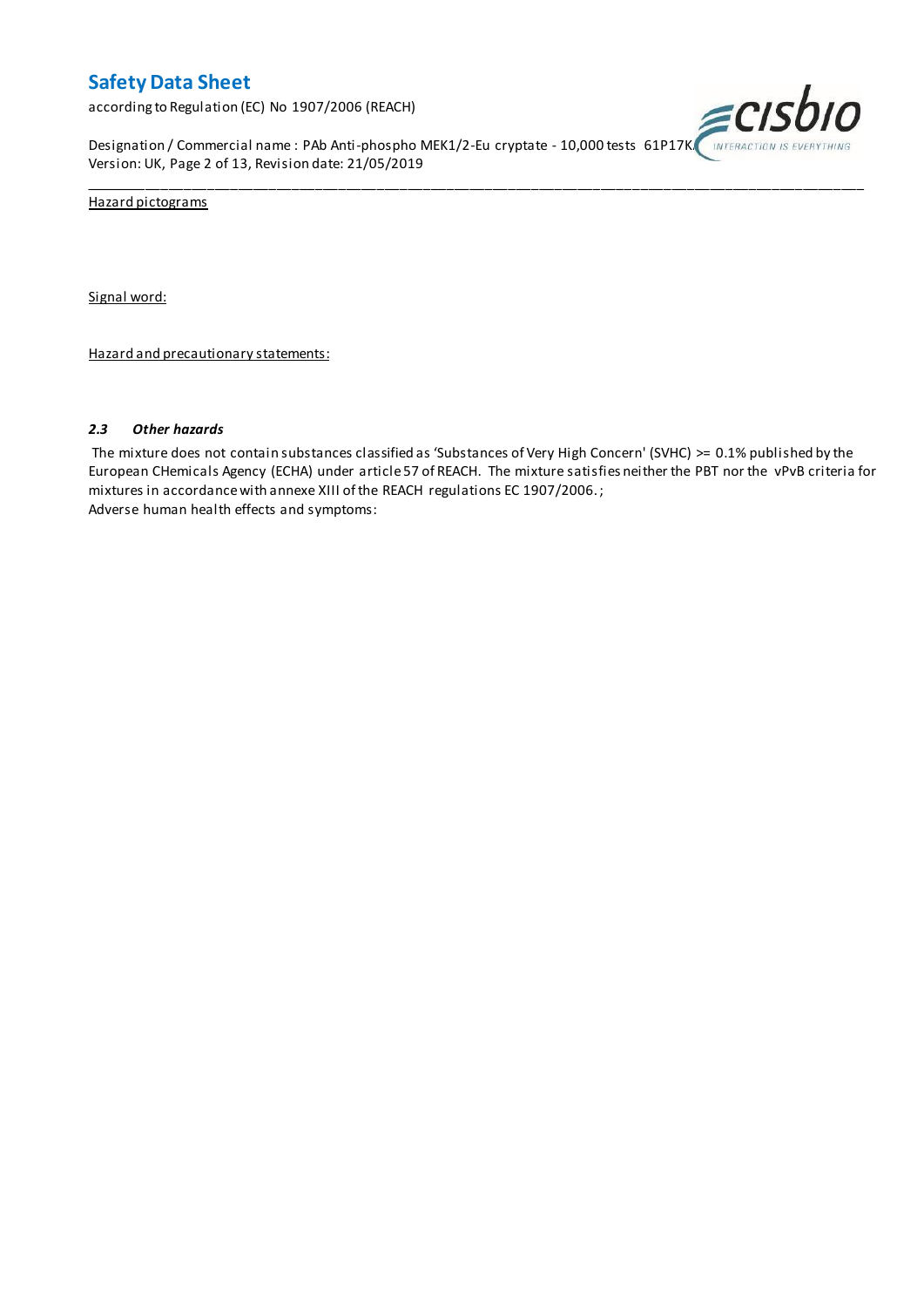according to Regulation (EC) No 1907/2006 (REACH)



Designation / Commercial name : PAb Anti-phospho MEK1/2-Eu cryptate - 10,000 tests 61P17K Version: UK, Page 3 of 13, Revision date: 21/05/2019

## **Section 3 : Composition/information on ingredients**

#### *3.2 Mixtures*

Hazardous ingredients:

| Substance name                                                               | CASn <sup>°</sup> | Index n° | EC n <sup>o</sup> | Classification according Regulation (EC) Concentration<br>No. 1272 [CLP] | (%)     | <b>SCL</b> | M-factor |
|------------------------------------------------------------------------------|-------------------|----------|-------------------|--------------------------------------------------------------------------|---------|------------|----------|
| $4-(2-$<br>hydroxyethyl)piperazin-<br>1-ylethanesulphonic 7365-45-9<br>lacid |                   |          | 230-907-9         |                                                                          | $< 3\%$ |            |          |

\_\_\_\_\_\_\_\_\_\_\_\_\_\_\_\_\_\_\_\_\_\_\_\_\_\_\_\_\_\_\_\_\_\_\_\_\_\_\_\_\_\_\_\_\_\_\_\_\_\_\_\_\_\_\_\_\_\_\_\_\_\_\_\_\_\_\_\_\_\_\_\_\_\_\_\_\_\_\_\_\_\_\_\_\_\_\_\_\_\_\_\_\_\_\_\_\_\_\_\_\_

Additional information:

Full text of H- and EUH-phrases: see SECTION 16.

### **Section 4 : First aid measures**

#### *4.1 Description of first aid measures*

**General information**:Do not leave affected person unattended. ;

**Following inhalation:**In case of respiratory tractirritation, consult a physician. ;

**Following skin contact**:After contact with skin, wash immediately with water ;

**Following eye contact**:After contact with the eyes, rinse with water with the eyelids open for a sufficient length of time, then consult an ophthalmologist immediately. ;

**Following ingestion**:Do NOT induce vomiting. ;

**Self-protection of the first aider**:

#### *4.2 Most important symptoms and effects, both acute and delayed*

Symptoms:No known symptoms to date. ; Effects:

#### *4.3 Indication of any immediate medical attention and special treatment needed*

Notes for the doctor:

## **Section 5 : Firefighting measures**

#### *5.1 Extinguishing media:*

**Suitable extinguishing media**:This product is not flammable. Use extinguishing agent suitable for type of surrounding fire ;

#### *5.2 Special hazards arising from the substance or mixture*

Hazardous combustion products:/

#### *5.3 Advice for fire-fighters*

Wear Protective clothing. ;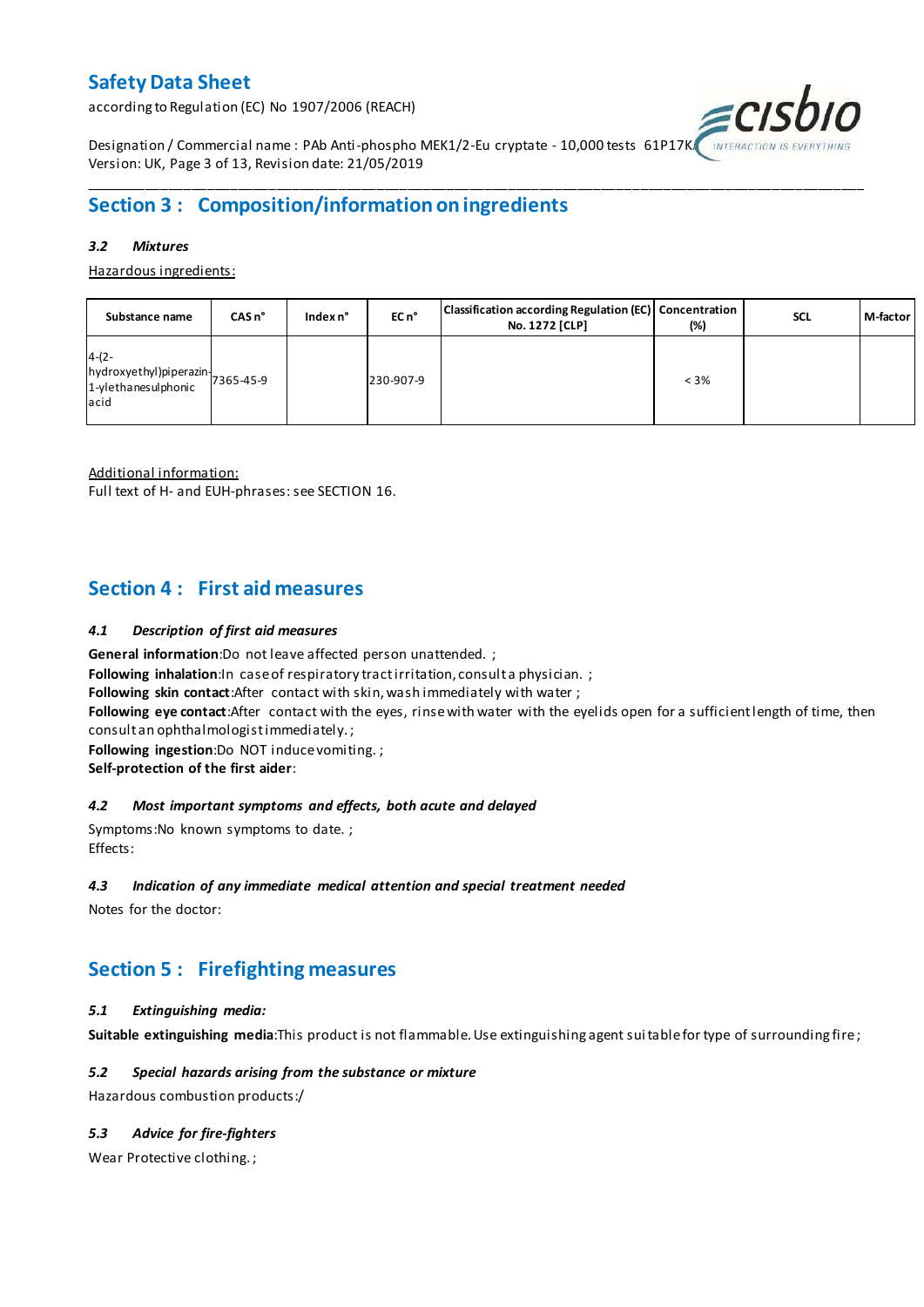according to Regulation (EC) No 1907/2006 (REACH)

Designation / Commercial name : PAb Anti-phospho MEK1/2-Eu cryptate - 10,000 tests 61P17K Version: UK, Page 4 of 13, Revision date: 21/05/2019

\_\_\_\_\_\_\_\_\_\_\_\_\_\_\_\_\_\_\_\_\_\_\_\_\_\_\_\_\_\_\_\_\_\_\_\_\_\_\_\_\_\_\_\_\_\_\_\_\_\_\_\_\_\_\_\_\_\_\_\_\_\_\_\_\_\_\_\_\_\_\_\_\_\_\_\_\_\_\_\_\_\_\_\_\_\_\_\_\_\_\_\_\_\_\_\_\_\_\_\_\_



### **Section 6 : Accidental release measures**

#### *6.1 Personal precautions, protective equipment and emergency procedures*

Emergency procedures: Provide adequate ventilation. ;

#### *6.2 Environmental precautions*

Do not allow to enter into surface water or drains. ;

#### *6.3 Methods and material for containment and cleaning up*

For cleaning up:Suitable material for taking up: Absorbing material, organic ; Other information:

#### *6.4 Reference to other sections*

Additional information:

## **Section 7 : Handling and storage**

#### *7.1 Precautions for safe handling*

Protective measures: Advice on safe handling: Avoid contact with skin, eyes and clothes.; Fire preventions:

Do not eat, drink or smoke in areas where reagents are handled. ; Advice on general occupational hygiene Handle in accordance with good industrial hygiene and safety practice ;

#### *7.2 Conditions for safe storage, including any incompatibilities*

Technical measures and storage conditions: Requirements for storage rooms and vessels: Keep container tightly closed.; Hints on storage assembly: Materials to avoid: Further information on storage conditions:

#### *7.3 Specific end uses:*

Recommendations on specific end uses: Observe technical data sheet. ;

## **Section 8 : Exposure controls/personal protection**

#### *8.1 Control parameters*

Preliminary remark:

#### 8.1.1 Occupational exposure limits:

• France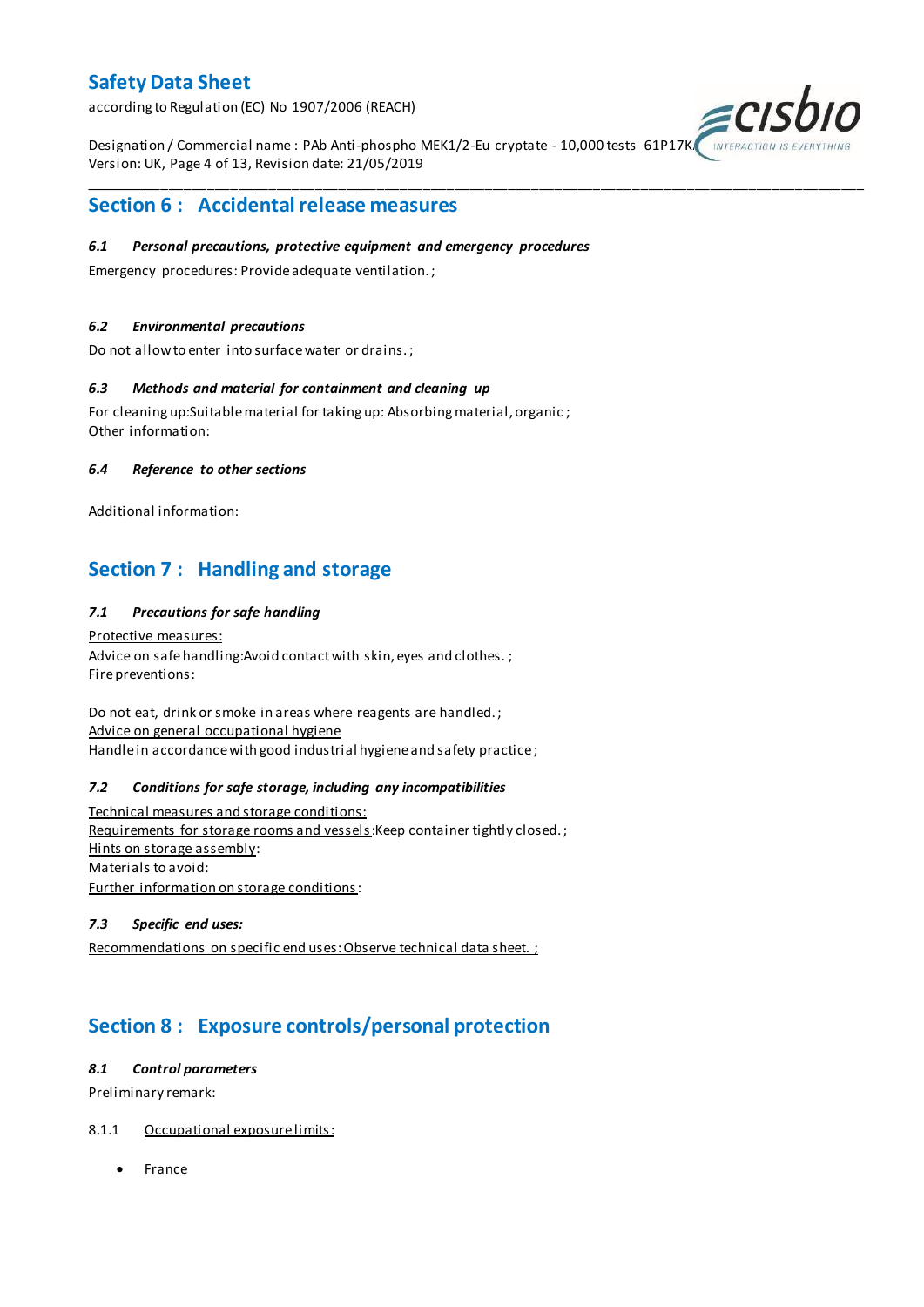according to Regulation (EC) No 1907/2006 (REACH)



Designation / Commercial name : PAb Anti-phospho MEK1/2-Eu cryptate - 10,000 tests 61P17K. INTERACTION IS EVERYTHING Version: UK, Page 5 of 13, Revision date: 21/05/2019

| Source:                 | Informations relatives à la réglementation VME (France) : ED 984, 07.2012 |           |  |           |                         |  |  |  |  |  |  |  |
|-------------------------|---------------------------------------------------------------------------|-----------|--|-----------|-------------------------|--|--|--|--|--|--|--|
| Substance               | VLE(mg/m3)<br>CAS-No<br>EC-No.                                            |           |  | VLE (ppm) | VME(mg/m3)<br>VME (ppm) |  |  |  |  |  |  |  |
| 7365-45-9/230-<br>907-9 | 230-907-9                                                                 | 7365-45-9 |  |           |                         |  |  |  |  |  |  |  |

#### • Spain

| Source :                | Limites de Exposicion Profesional para Agentes Quimicos en Espana<br>Instituto Nacional de Seguridade Higiene en el Trabajo<br><b>June 2015</b> |               |                  |              |                  |              |  |  |  |  |
|-------------------------|-------------------------------------------------------------------------------------------------------------------------------------------------|---------------|------------------|--------------|------------------|--------------|--|--|--|--|
| Substance               | EC-No.                                                                                                                                          | <b>CAS-No</b> | $VLA-EC$ (mg/m3) | VLA-EC (ppm) | $VLA-ED (mg/m3)$ | VLA-ED (ppm) |  |  |  |  |
| 7365-45-9/230-<br>907-9 | 230-907-9                                                                                                                                       | 7365-45-9     |                  |              |                  |              |  |  |  |  |

#### **•** Germany

| Source:             | TRGS 900, June 2015, BAuA |               |               |           |  |  |  |  |  |  |  |
|---------------------|---------------------------|---------------|---------------|-----------|--|--|--|--|--|--|--|
| Substance           | EC-No.                    | <b>CAS-No</b> | $AGW$ (mg/m3) | AGW (ppm) |  |  |  |  |  |  |  |
| 7365-45-9/230-907-9 | 230-907-9                 | 7365-45-9     |               |           |  |  |  |  |  |  |  |

- Italia
- **•** Greece
- $\bullet$  UK
- OSHA (USA)

| Source:                     | Occupational Safety and Health Administration (OSHA) Permissible Exposure Limits (PELS) from 29 CFR 1910.1000 |               |  |                                                                                               |                                                                                                                                                |  |  |  |  |  |  |
|-----------------------------|---------------------------------------------------------------------------------------------------------------|---------------|--|-----------------------------------------------------------------------------------------------|------------------------------------------------------------------------------------------------------------------------------------------------|--|--|--|--|--|--|
| Substance                   | EC-No.                                                                                                        | <b>CAS-No</b> |  | <b>OSHA Permissible</b><br>Exposure Limit (PEL)   Exposure Limit (PEL) 8-<br>hour TWA (mg/m3) | <b>OSHA Permissible</b><br><b>OSHA Permissible</b><br><b>Exposure Limit (PEL)</b><br><b>Exposure Limit (PEL)</b><br>STEL (mg/m3)<br>STEL (ppm) |  |  |  |  |  |  |
| 7365-45-9/230-907 230-907-9 |                                                                                                               | 7365-45-9     |  |                                                                                               |                                                                                                                                                |  |  |  |  |  |  |

#### 8.1.2 Biological limit values (Germany):

| Source: | List of recommended health-based biological limit values (BLVs) and biological guidance values (BGVs), June 2014 |
|---------|------------------------------------------------------------------------------------------------------------------|
|---------|------------------------------------------------------------------------------------------------------------------|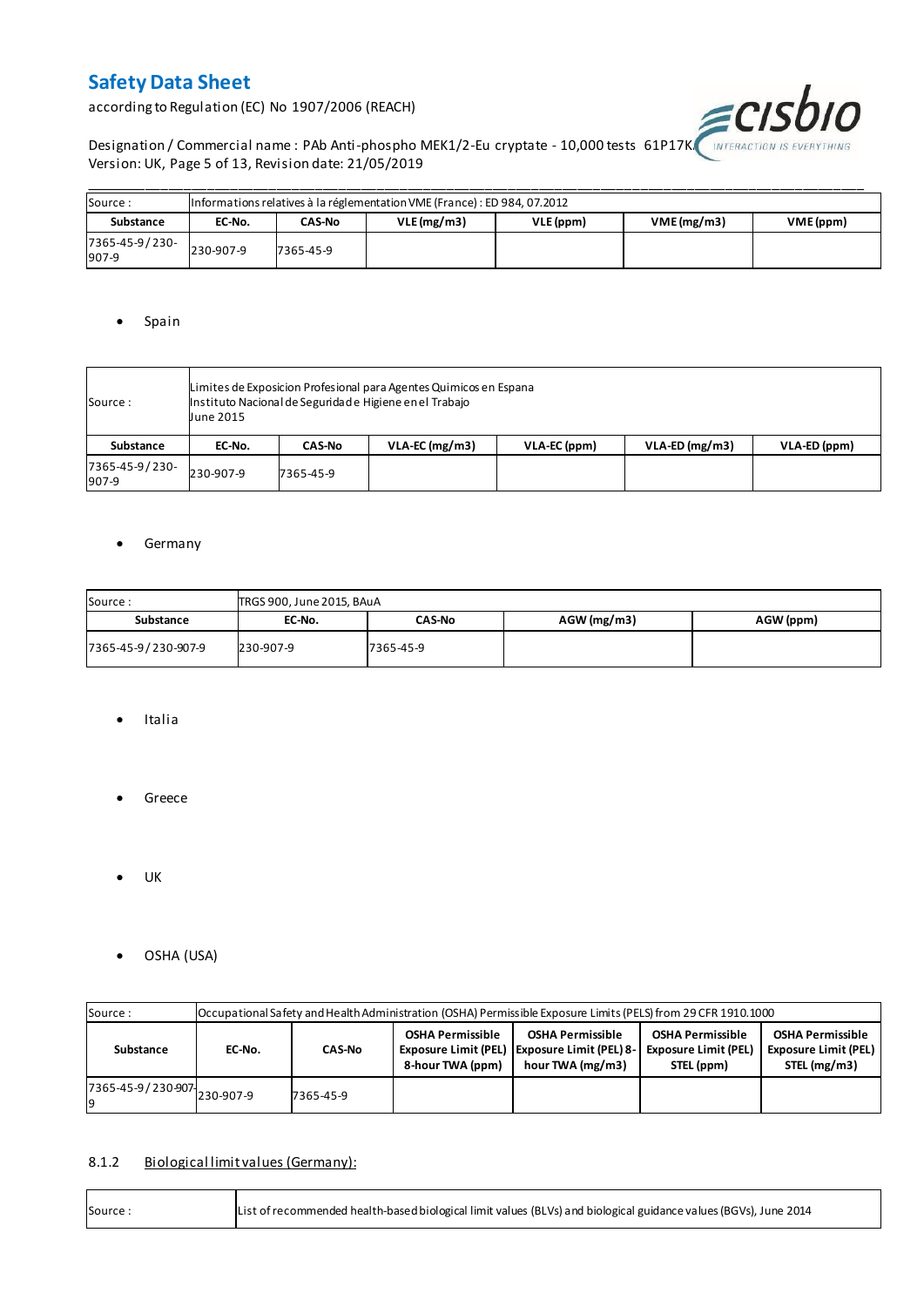according to Regulation (EC) No 1907/2006 (REACH)



Designation / Commercial name : PAb Anti-phospho MEK1/2-Eu cryptate - 10,000 tests 61P17K. Version: UK, Page 6 of 13, Revision date: 21/05/2019

| Substance           | EC-No.    | CAS-No    | BLV (mg/m3) | BLV (ppm) |
|---------------------|-----------|-----------|-------------|-----------|
| 7365-45-9/230-907-9 | 230-907-9 | 7365-45-9 |             |           |

#### 8.1.3 Exposure limits at intended use (Germany):

| Source:             | TRGS 903, November 2015, BAuA |           |             |           |  |  |  |  |  |  |
|---------------------|-------------------------------|-----------|-------------|-----------|--|--|--|--|--|--|
| Substance           | EC-No.                        | CAS-No    | BGW (mg/m3) | BGW (ppm) |  |  |  |  |  |  |
| 7365-45-9/230-907-9 | 230-907-9                     | 7365-45-9 |             |           |  |  |  |  |  |  |

#### 8.1.4 DNEL/PNEC-values:

#### • DNEL worker

| Source:                 |        | <b>GESTIS</b> - substance database |                                                 |                                                          |                                                           |                                 |                                                                            |                                    |                                                                                 |
|-------------------------|--------|------------------------------------|-------------------------------------------------|----------------------------------------------------------|-----------------------------------------------------------|---------------------------------|----------------------------------------------------------------------------|------------------------------------|---------------------------------------------------------------------------------|
| Substance               | EC-No. | <b>CAS-No</b>                      | Acute - dermal,<br>local effects<br>(mg/kg/day) | $Long-term -$<br>dermal, local<br>effects<br>(mg/kg/day) | Long-term –<br>dermal.<br>systemic effects<br>(mg/kg/day) | $Acute -$<br>linhalation. local | $Acute -$<br>inhalation.<br>vuleffects (mg/m3) systemic effects<br>(mg/m3) | $Long-term -$<br>inhalation, local | $Long-term -$<br>inhalation.<br>~~ leffects (mg/m3) systemic effects<br>(mg/m3) |
| 7365-45-9/<br>230-907-9 |        | 230-907-97365-45-9                 |                                                 |                                                          |                                                           |                                 | 23.5-23.5                                                                  |                                    |                                                                                 |

#### DNEL consumer

| Source:                       |        | GESTIS - substance database |                                               |                                                          |                                                             |                              |                                                                           |                                  |                                                                              |  |  |  |  |  |
|-------------------------------|--------|-----------------------------|-----------------------------------------------|----------------------------------------------------------|-------------------------------------------------------------|------------------------------|---------------------------------------------------------------------------|----------------------------------|------------------------------------------------------------------------------|--|--|--|--|--|
| Substance                     | EC-No. | <b>CAS-No</b>               | Acute-dermal.<br>local effects<br>(mg/kg/day) | $Long-term -$<br>dermal, local<br>effects<br>(mg/kg/day) | $Long-term -$<br>dermal,<br>systemic effects<br>(mg/kg/day) | Acute –<br>inhalation, local | $Acute -$<br>inhalation.<br>"leffects (mg/m3) systemic effects<br>(mg/m3) | Long-term –<br>inhalation, local | $Long-term -$<br>inhalation.<br>weffects (mg/m3) systemic effects<br>(mg/m3) |  |  |  |  |  |
| $7365 - 45 - 9/$<br>230-907-9 |        | 230-907-97365-45-9          |                                               |                                                          |                                                             |                              |                                                                           |                                  |                                                                              |  |  |  |  |  |

#### DNEL remark:

• PNEC

| Source:         | <b>INERIS</b>                  |               |            |                                                                                                                  |  |  |              |  |                      |  |            |                      |              |  |  |  |
|-----------------|--------------------------------|---------------|------------|------------------------------------------------------------------------------------------------------------------|--|--|--------------|--|----------------------|--|------------|----------------------|--------------|--|--|--|
| Substance       |                                |               |            | PNEC AQUATIC                                                                                                     |  |  |              |  |                      |  |            | <b>PNEC Sediment</b> |              |  |  |  |
|                 | EC-No.                         | <b>CAS-No</b> | freshwater |                                                                                                                  |  |  | marine water |  | intermittent release |  | freshwater |                      | marine water |  |  |  |
|                 |                                |               |            | (mg/L)  (mg/kg)  (ppm)  (mg/L)  (mg/kg) (ppm)  (mg/L)  (mg/kg)  (ppm)  (mg/L) (mg/kg) (ppm) (mg/L) (mg/kg) (ppm) |  |  |              |  |                      |  |            |                      |              |  |  |  |
| 7365-45-9<br>19 | / 230-907- 230-907-9 7365-45-9 |               |            |                                                                                                                  |  |  |              |  |                      |  |            |                      |              |  |  |  |

| Source:          | <b>INERIS</b> |               |                    |                                      |                |                               |  |  |  |  |  |
|------------------|---------------|---------------|--------------------|--------------------------------------|----------------|-------------------------------|--|--|--|--|--|
| <b>Substance</b> | EC-No.        | <b>CAS-No</b> | <b>Others</b>      |                                      |                |                               |  |  |  |  |  |
|                  |               |               | PNEC soil          | PNEC sewage treatment<br>plant       | PNEC air       | PNEC secondary<br>poisoning   |  |  |  |  |  |
|                  |               |               | (mg/kg)<br>l(mg/L) | (mg/kg)<br>$(ppm)$ $(mg/L)$<br>(ppm) | (mg/L) (mg/kg) | (ppm) (mg/L) (mg/kg)<br>(ppm) |  |  |  |  |  |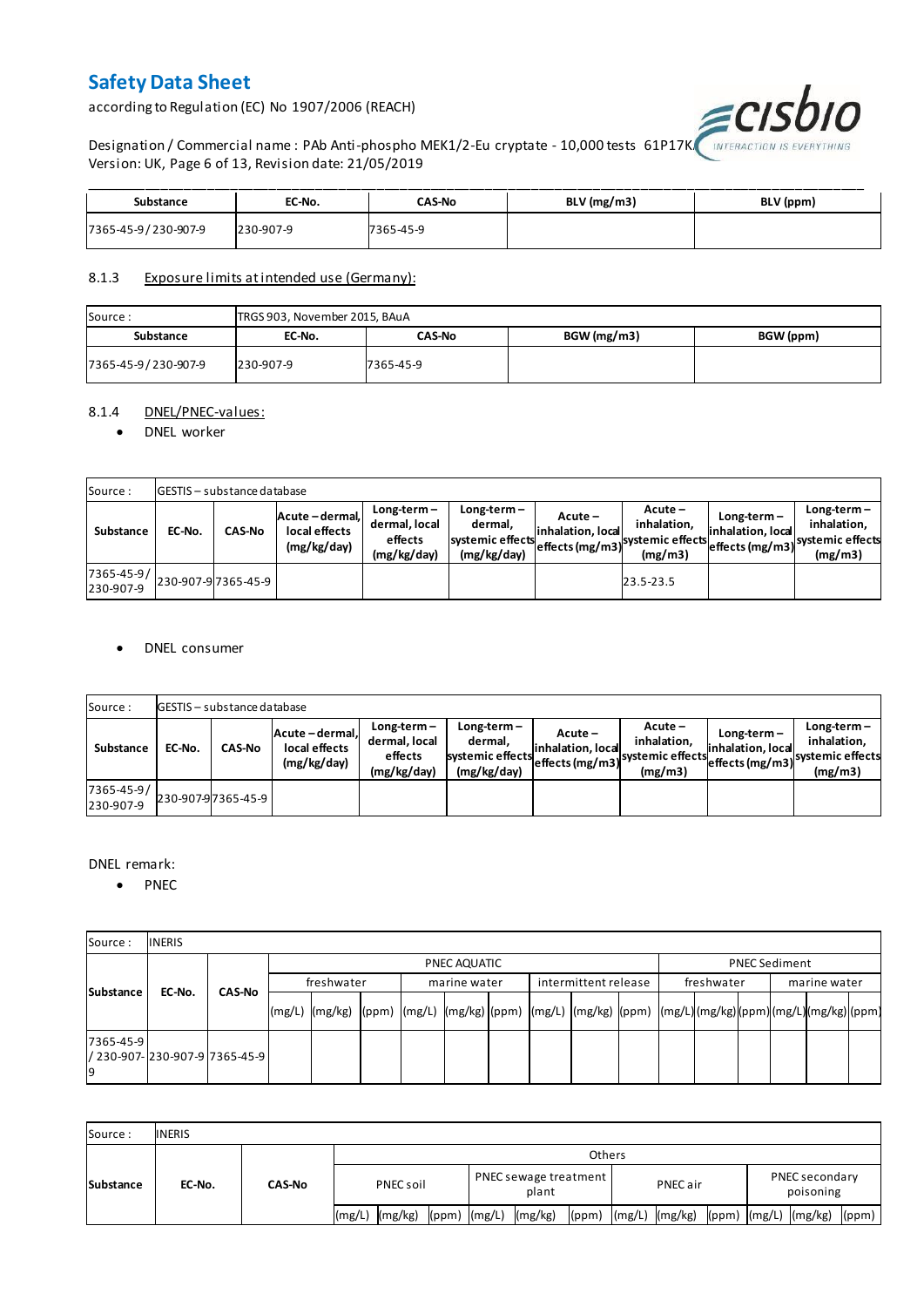according to Regulation (EC) No 1907/2006 (REACH)



Designation / Commercial name : PAb Anti-phospho MEK1/2-Eu cryptate - 10,000 tests 61P17KA INTERACTION IS I Version: UK, Page 7 of 13, Revision date: 21/05/2019

| 7365-45-9/<br>230-907-9 230-907-9 | 7365-45-9 |  |  |  |  |  |  |
|-----------------------------------|-----------|--|--|--|--|--|--|

PNEC remark: Control parameters remark:

#### *8.2 Exposure controls*

8.2.1 Appropriate engineering controls:

8.2.2 Personal protective equipment:

**Eye / Face protection**: Safety glasses with side-shields ; **Skin protection**:Gloves ;

**Respiratory protection**:Ensure adequate ventilation ;

**Thermal hazards**:

8.2.3 Environmental exposure controls:

## **Section 9 : Physical and chemical properties**

#### *9.1 Information on basic physical and chemical properties*

| <u>Appearance</u>     |             |
|-----------------------|-------------|
| Physical state        | Liquid ;    |
| Colour                | Colorless ; |
| Odour                 |             |
| Odour threshold (ppm) |             |

|                                                             |                                               | Value | Concentration<br>(mol/L) | Method | Temperature (°C) | Pressure (kPa) | Remark |
|-------------------------------------------------------------|-----------------------------------------------|-------|--------------------------|--------|------------------|----------------|--------|
| pH                                                          |                                               |       |                          |        |                  |                |        |
| Melting point (°C)                                          |                                               |       |                          |        |                  |                |        |
| Freezing point (°C)                                         |                                               |       |                          |        |                  |                |        |
| Initial boiling point/boiling range (°C)                    |                                               |       |                          |        |                  |                |        |
| Flash point (°C)                                            |                                               |       |                          |        |                  |                |        |
| Evaporation rate (kg/m <sup>2</sup> /h)                     |                                               |       |                          |        |                  |                |        |
| Flammability (type : ) (%)                                  |                                               |       |                          |        |                  |                |        |
| Upper/lower<br>flammability or explosive                    | Upper explosive limit<br>(%)                  |       |                          |        |                  |                |        |
| limits                                                      | Lower explosive limit (%)                     |       |                          |        |                  |                |        |
| Vapour pressure (kPa)                                       |                                               |       |                          |        |                  |                |        |
| Vapour density (g/cm <sup>3</sup> )                         |                                               |       |                          |        |                  |                |        |
|                                                             | Density (g/cm <sup>3</sup> )                  |       |                          |        |                  |                |        |
| Densities                                                   | Relative density (g/cm <sup>3</sup> )         |       |                          |        |                  |                |        |
|                                                             | Bulk density (g/cm <sup>3</sup> )             |       |                          |        |                  |                |        |
|                                                             | Critical density (g/cm <sup>3</sup> )         |       |                          |        |                  |                |        |
| Solubility (Type: ) (g/L)                                   |                                               |       |                          |        |                  |                |        |
| Partition coefficient (log Pow)<br>n-octanol/water at pH :  |                                               |       |                          |        |                  |                |        |
| Auto-ignition temperature (°C)                              |                                               |       |                          |        |                  |                |        |
| Decomposition temperature (°C)<br>Decomposition energy : kJ |                                               |       |                          |        |                  |                |        |
| Viscosity                                                   | Viscosity, dynamic (poiseuille)               |       |                          |        |                  |                |        |
|                                                             | Viscosity, cinematic $\text{(cm}^3\text{/s)}$ |       |                          |        |                  |                |        |
| Oxidising properties                                        |                                               |       |                          |        |                  |                |        |
| <b>Explosive properties</b>                                 |                                               |       |                          |        |                  |                |        |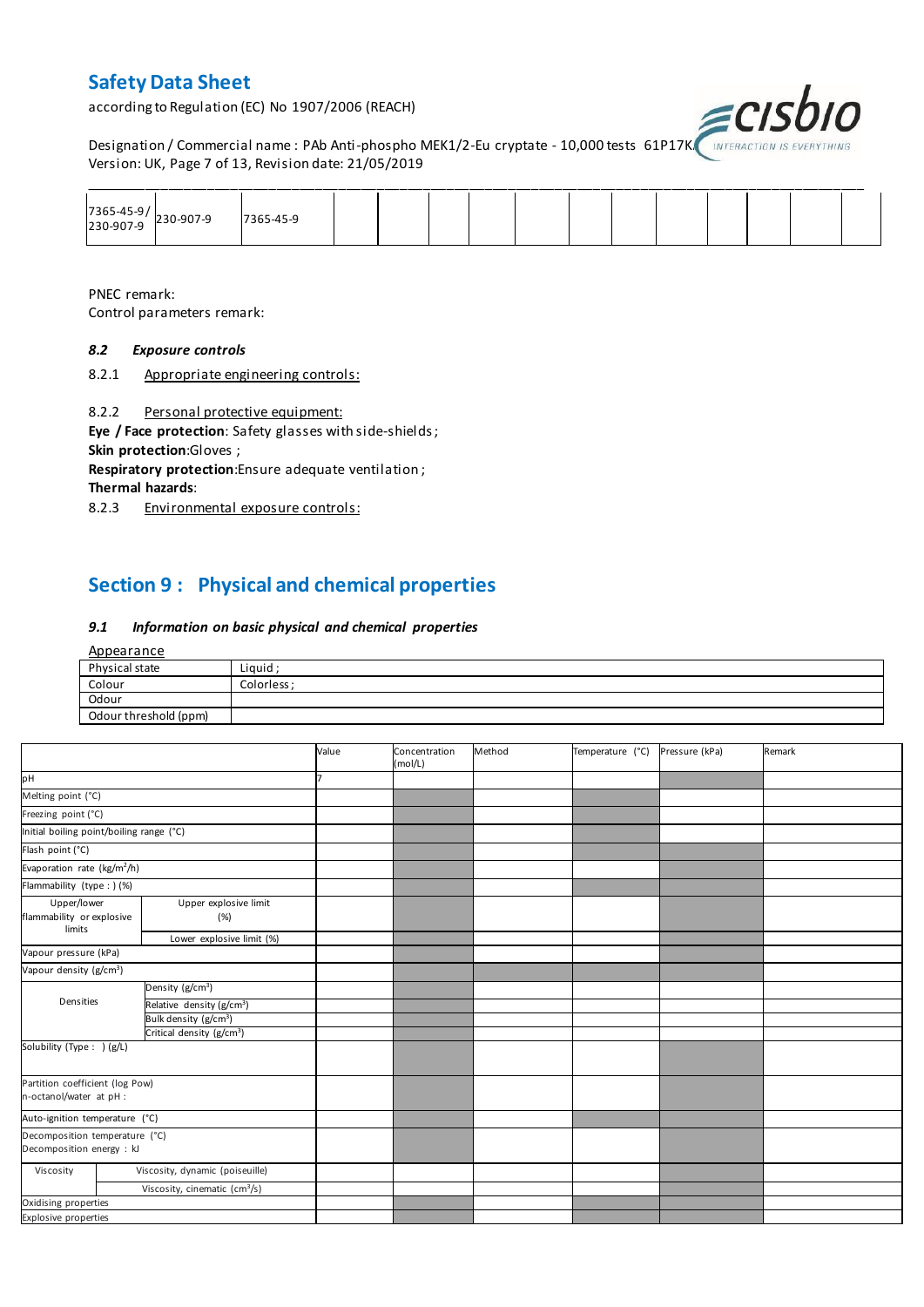according to Regulation (EC) No 1907/2006 (REACH)



Designation / Commercial name : PAb Anti-phospho MEK1/2-Eu cryptate - 10,000 tests 61P17K Version: UK, Page 8 of 13, Revision date: 21/05/2019

\_\_\_\_\_\_\_\_\_\_\_\_\_\_\_\_\_\_\_\_\_\_\_\_\_\_\_\_\_\_\_\_\_\_\_\_\_\_\_\_\_\_\_\_\_\_\_\_\_\_\_\_\_\_\_\_\_\_\_\_\_\_\_\_\_\_\_\_\_\_\_\_\_\_\_\_\_\_\_\_\_\_\_\_\_\_\_\_\_\_\_\_\_\_\_\_\_\_\_\_\_

#### *9.2 Other information:*

No other relevant data available

## **Section 10 : Stability and reactivity**

*10.1 Reactivity* This material is considered to be non-reactive under normal use conditions. ;

- *10.2 Chemical stability*
- *10.3 Possibility of hazardous reactions*
- *10.4 Conditions to avoid:*
- *10.5 Incompatible materials:*
- *10.6 Hazardous decomposition products:*

Does not decompose when used for intended uses. ;

### **Section 11 : Toxicological information**

Toxicokinetics, metabolism and distribution

#### *11.1 Information on toxicological effects*

#### **Substances**

**Acute toxicity**

Animal data: Acute oral toxicity:

Acute dermal toxicity:

Acute inhalative toxicity:

Practical experience / human evidence: Assessment / Classification: General Remark:

**Skin corrosion/irritation**

Animal data:

In-vitro skin test method: In-vitro skin test result: Assessment / Classification:

**Eye damage/irritation**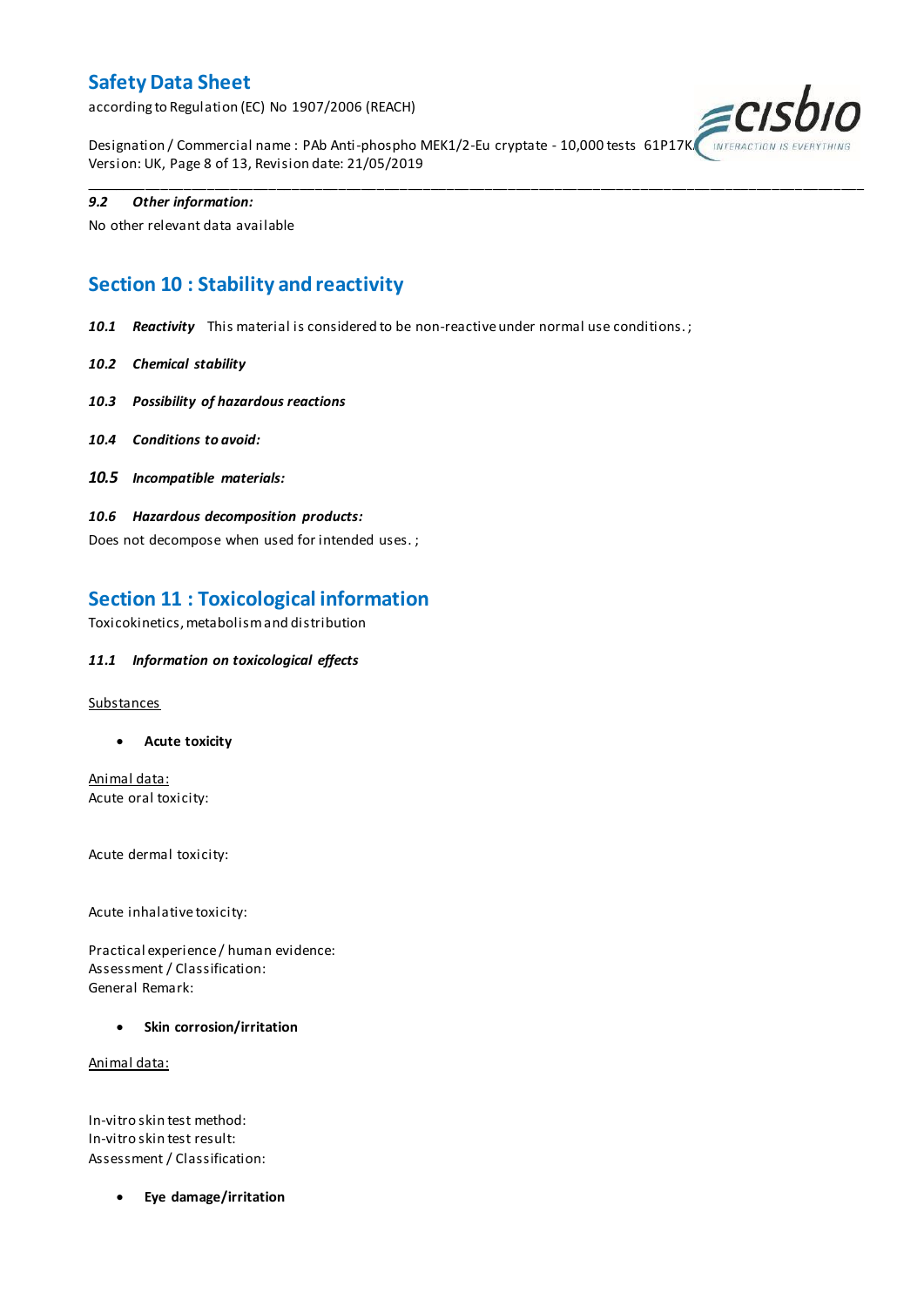according to Regulation (EC) No 1907/2006 (REACH)



Designation / Commercial name : PAb Anti-phospho MEK1/2-Eu cryptate - 10,000 tests 61P17K Version: UK, Page 9 of 13, Revision date: 21/05/2019

\_\_\_\_\_\_\_\_\_\_\_\_\_\_\_\_\_\_\_\_\_\_\_\_\_\_\_\_\_\_\_\_\_\_\_\_\_\_\_\_\_\_\_\_\_\_\_\_\_\_\_\_\_\_\_\_\_\_\_\_\_\_\_\_\_\_\_\_\_\_\_\_\_\_\_\_\_\_\_\_\_\_\_\_\_\_\_\_\_\_\_\_\_\_\_\_\_\_\_\_\_

#### Animal data:

In vitro eye test method: In vitro eye test result: Assessment / Classification:

- **CMR effects (carcinogenity, mutagenicity and toxicity for reproduction)**
	- o Germ cell mutagenicity:

Animal data:

Assessment / Classification:

o Carcinogenicity

Practical experience / human evidence: Animal data:

Other information: Assessment / Classification:

o Reproductive toxicity

Practical experience / human evidence: Animal data:

Other information: Assessment / Classification:

Overall assessment on CMR properties:

- **Specific target organ toxicity (single exposure)**
	- o STOT SE 1 and 2

Animal data:

Other information:

o STOT SE 3

Practical experience / human evidence:

Other information: Assessment / Classification:

#### **Specific target organ toxicity (repeated exposure)**

Practical experience / human evidence: Animal data:

Assessment / Classification: Other information

**Aspiration hazard**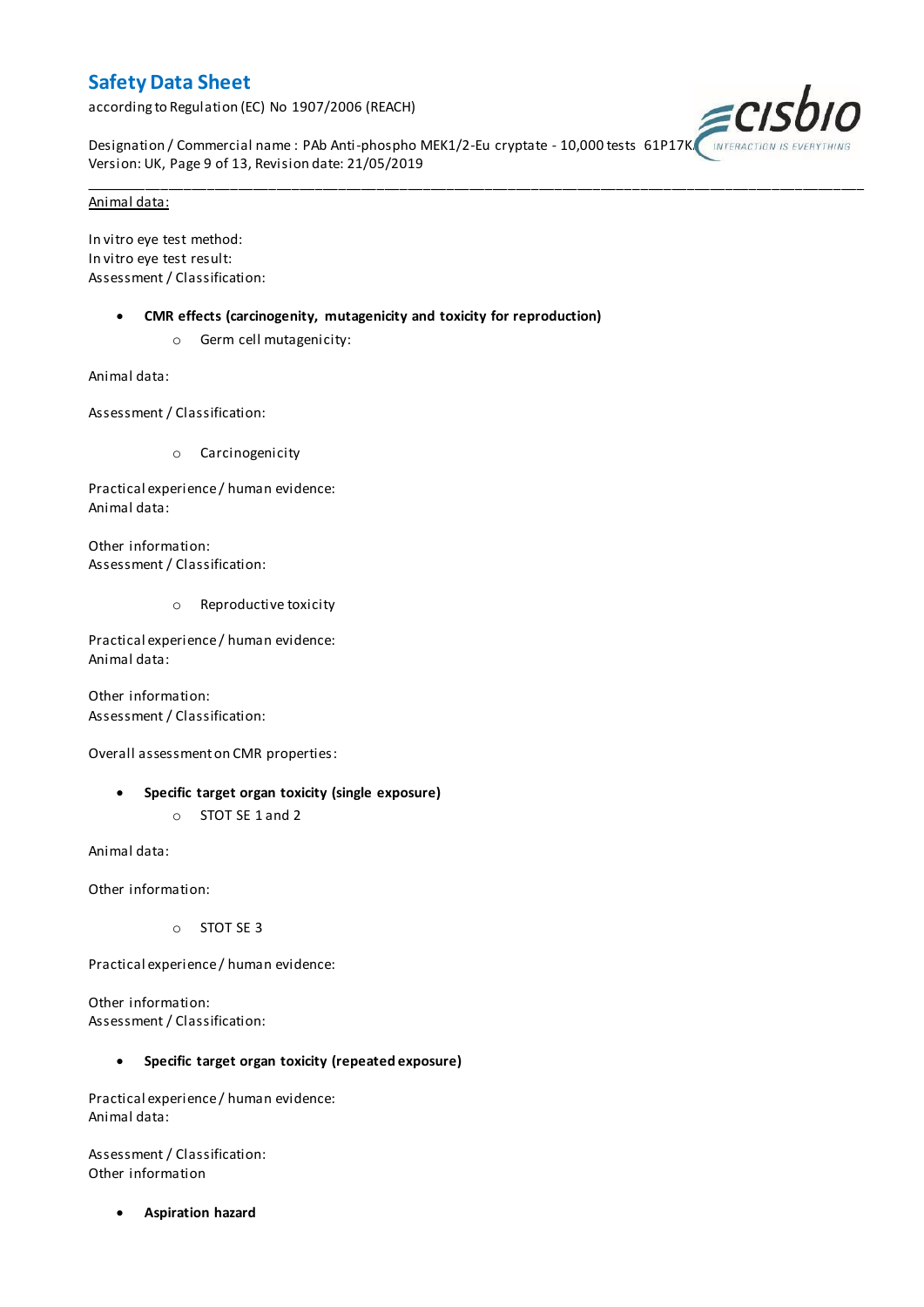according to Regulation (EC) No 1907/2006 (REACH)



Designation / Commercial name : PAb Anti-phospho MEK1/2-Eu cryptate - 10,000 tests 61P17K Version: UK, Page 10 of 13, Revision date: 21/05/2019

Practical experience / human evidence: Experimental data: viscosity data: see SECTION 9. Assessment / Classification: Remark:

11.1.1 Mixtures No toxicological information is available for the mixture itself

### **Section 12 : Ecological information**

In case that test data regarding one endpoint/differentiation exist for the mixture itself, the classification is carried out according to the substance criteria (excluding biodegradation and bioaccumulation). If no test data exist, the criteria for mixture classification has to be used (calculation method) in this case the toxicological data of the ingredients are shown.

\_\_\_\_\_\_\_\_\_\_\_\_\_\_\_\_\_\_\_\_\_\_\_\_\_\_\_\_\_\_\_\_\_\_\_\_\_\_\_\_\_\_\_\_\_\_\_\_\_\_\_\_\_\_\_\_\_\_\_\_\_\_\_\_\_\_\_\_\_\_\_\_\_\_\_\_\_\_\_\_\_\_\_\_\_\_\_\_\_\_\_\_\_\_\_\_\_\_\_\_\_

#### *12.1 Aquatic toxicity:*

Acute (short-term) fish toxicity

Chronic (long-term) fish toxicity

Acute (short-term) toxicity to crustacea

Chronic (long-term) toxicity to crustacea

Acute (short-term) toxicity to algae and cyanobacteria

Toxicity to microorganisms and other aquatic plants / organisms

Assessment / Classification:

#### *12.2 Persistence and degradability*

Biodegradation:

Abiotic Degradation:

Assessment / Classification:

#### *12.3 Bioaccumulative potential*

Bioconcentration factor (BCF):

#### *12.4 Mobility in soil*

#### *12.5 Results of PBT and vPvB assessment*

*12.6 Other adverse effects:*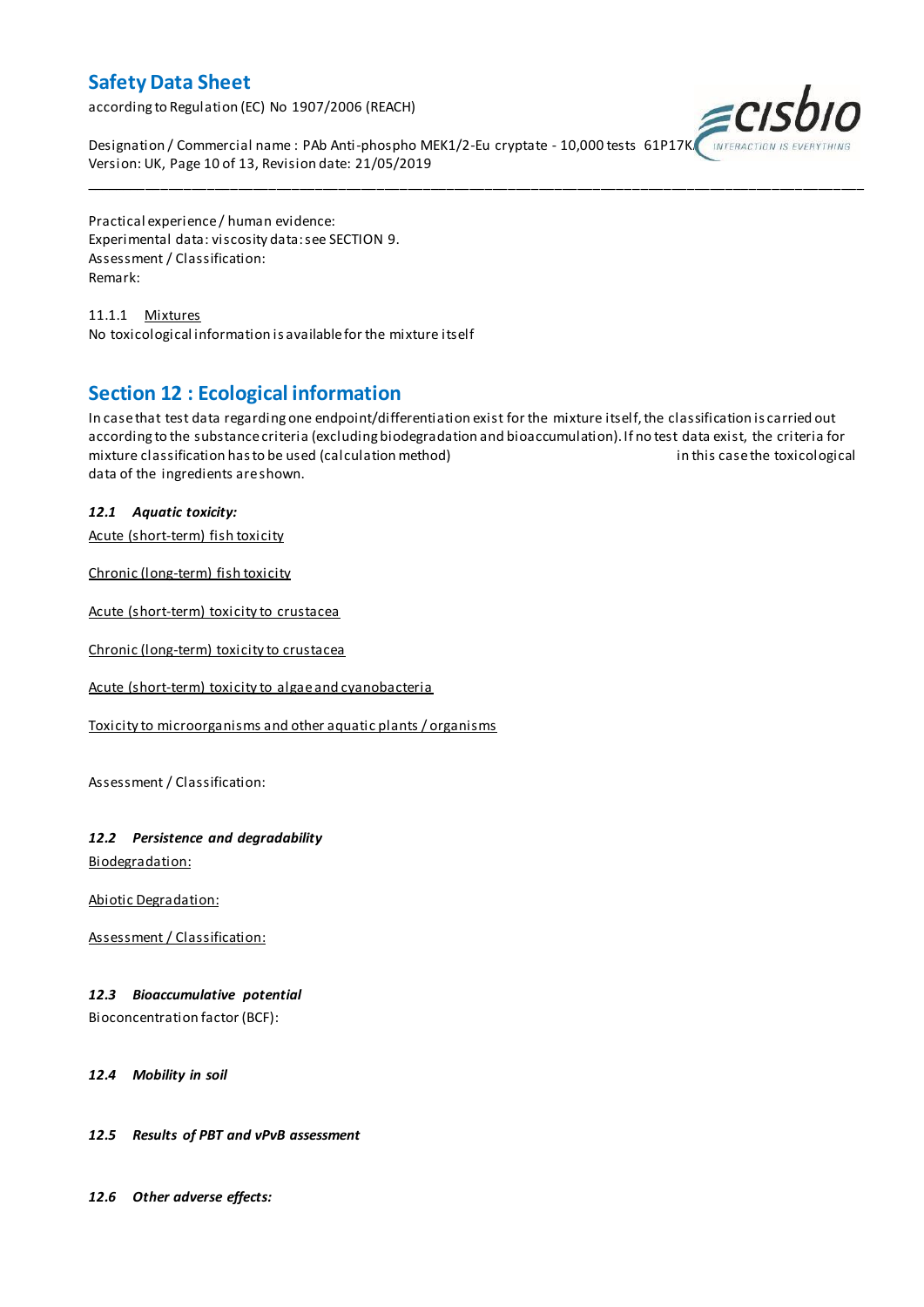according to Regulation (EC) No 1907/2006 (REACH)

Designation / Commercial name : PAb Anti-phospho MEK1/2-Eu cryptate - 10,000 tests 61P17K Version: UK, Page 11 of 13, Revision date: 21/05/2019



Additional ecotoxicological information:

## **Section 13 : Disposal considerations**

#### *13.1 Waste treatment methods*

Waste treatment options:Dispose of waste according to applicable legislation. ;

*Transport in bulk according to Annex II of MARPOL 73/78 and the IBC Code*

### **Section 14 : Transport information**

ADR/RID/AND/IMDG/IATA

| UN No.                     |  |
|----------------------------|--|
| UN Proper shipping name    |  |
| Transport hazard class(es) |  |
| Hazard label(s)            |  |
|                            |  |
| Packing group              |  |

\_\_\_\_\_\_\_\_\_\_\_\_\_\_\_\_\_\_\_\_\_\_\_\_\_\_\_\_\_\_\_\_\_\_\_\_\_\_\_\_\_\_\_\_\_\_\_\_\_\_\_\_\_\_\_\_\_\_\_\_\_\_\_\_\_\_\_\_\_\_\_\_\_\_\_\_\_\_\_\_\_\_\_\_\_\_\_\_\_\_\_\_\_\_\_\_\_\_\_\_\_

### Land transport (ADR/RID) Classification code ADR: Special Provisions for ADR/RID: Limited quantities for ADR/RID:<br>
Packing Instructions for ADR/RID: Special packing provisions for ADI Special packing provisions for ADR/RID: Mixed packing provisions: Portable tanks and bulk containers Instructions: Portable tanks and bulk containers Special Provisions: ADR Tank Code: ADR Tank special provisions: Vehicle for tank carriage: Special provisions for carriage Packages: Special provisions for carriage Bulk: Special provisions for carriage for loading, unloading and handling: Special Provisions for carriage Operation: Hazard identification No: Transport category (Tunnel restriction code): Sea transport (IMDG) Marine Pollutant: Subsidiary risk(s) for IMDG: Packing provisions for IMDG: Limited quantities for IMDG: Packing instructions for IMDG: IBC Instructions: IBC Provisions: IMO tank instructions: UN tank instructions: Tanks and bulk Provisions: EmS : Stowage and segregation for IMDG: Properties and observations: Inland waterway transport (ADN) Classification Code ADN: Special Provisions ADN: Limited quantities ADN: Excepted quantities ADN: Carriage permitted: Carriage permitted: Provisions concerning loading and unloading: Provisions concerning carriage: Number of blue cones/lights: Remark: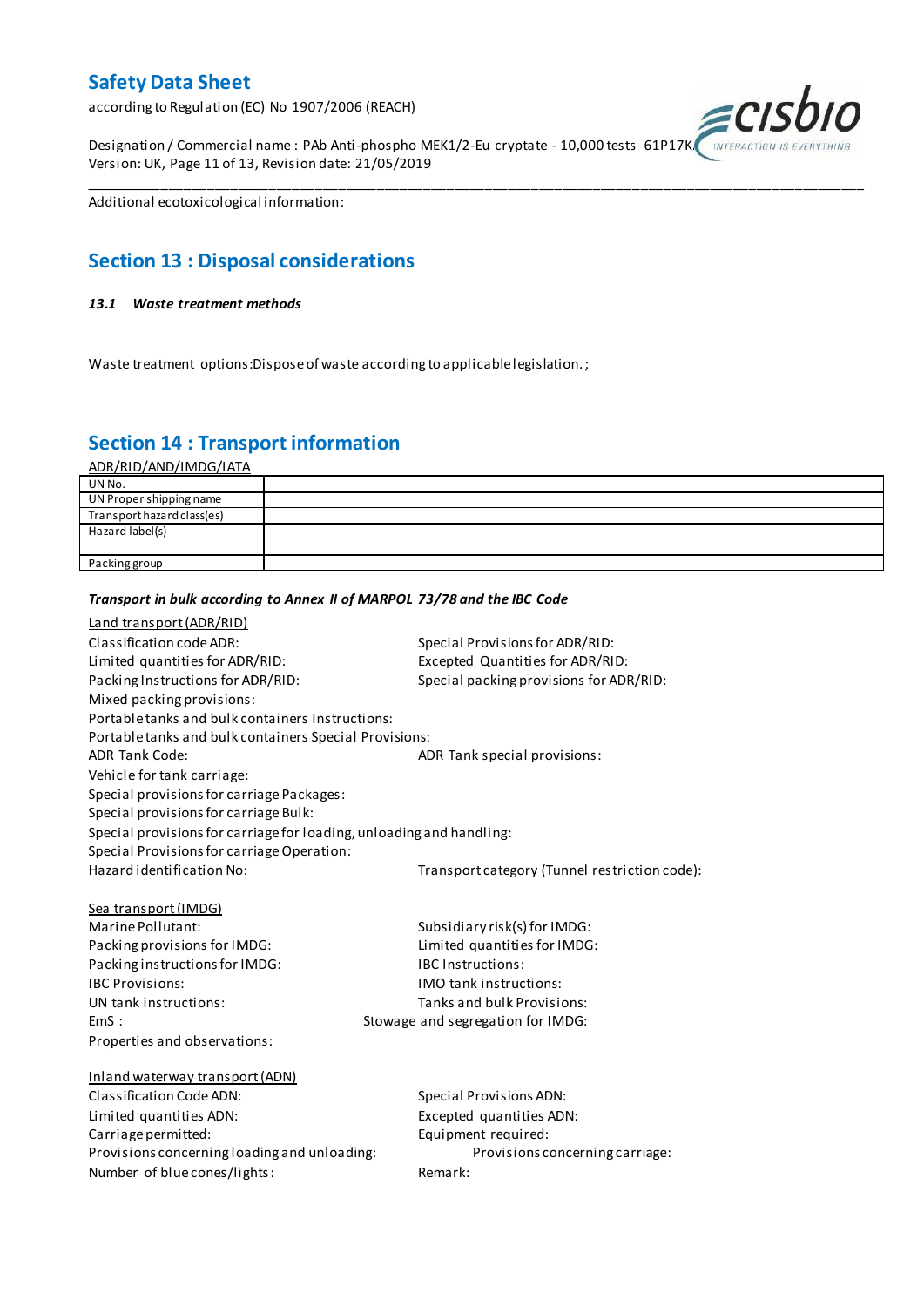according to Regulation (EC) No 1907/2006 (REACH)



Designation / Commercial name : PAb Anti-phospho MEK1/2-Eu cryptate - 10,000 tests 61P17K Version: UK, Page 12 of 13, Revision date: 21/05/2019

Air transport (ICAO-TI / IATA-DGR) Subsidiary risk for IATA: Excepted quantity for IATA: Passenger and Cargo Aircraft Limited Quantities Packing Instructions: Passenger and Cargo Aircraft Limited Quantities Maximal Net Quantity : Passenger and Cargo Aircraft Packaging Instructions : Passenger and Cargo Aircraft Maximal Net Quantity : Cargo Aircraft only Packaging Instructions : Cargo Aircraft only Maximal Net Quantity : ERG code: Special Provisions for IATA:

\_\_\_\_\_\_\_\_\_\_\_\_\_\_\_\_\_\_\_\_\_\_\_\_\_\_\_\_\_\_\_\_\_\_\_\_\_\_\_\_\_\_\_\_\_\_\_\_\_\_\_\_\_\_\_\_\_\_\_\_\_\_\_\_\_\_\_\_\_\_\_\_\_\_\_\_\_\_\_\_\_\_\_\_\_\_\_\_\_\_\_\_\_\_\_\_\_\_\_\_\_

## **Section 15 : Regulatory information**

#### *15.1 Safety, health and environmental regulations/legislation specific for the substance or mixture*

EU regulations

Authorisations and/or restrictions on use:

Authorisations: Restrictions on use: SVHC :

- Other EU regulations:
- Directive 2010/75/EC on industrial emissions

Not relevant

National regulations

#### *15.2 Chemical Safety Assessment:*

For this mixture, no chemical safety assessment has been carried out

### **Section 16 : Other information**

#### *16.1 Indication of changes*

Date of the previous version:03/05/2019 Modifications:

*16.2 Other informations*

*16.3 Classification for mixtures and used evaluation method according to regulation (EC) 1207/2008 [CLP]:* See SECTION 2.1 (classification).

#### *16.4 Relevant R-, H- and EUH-phrases (number and full text):*